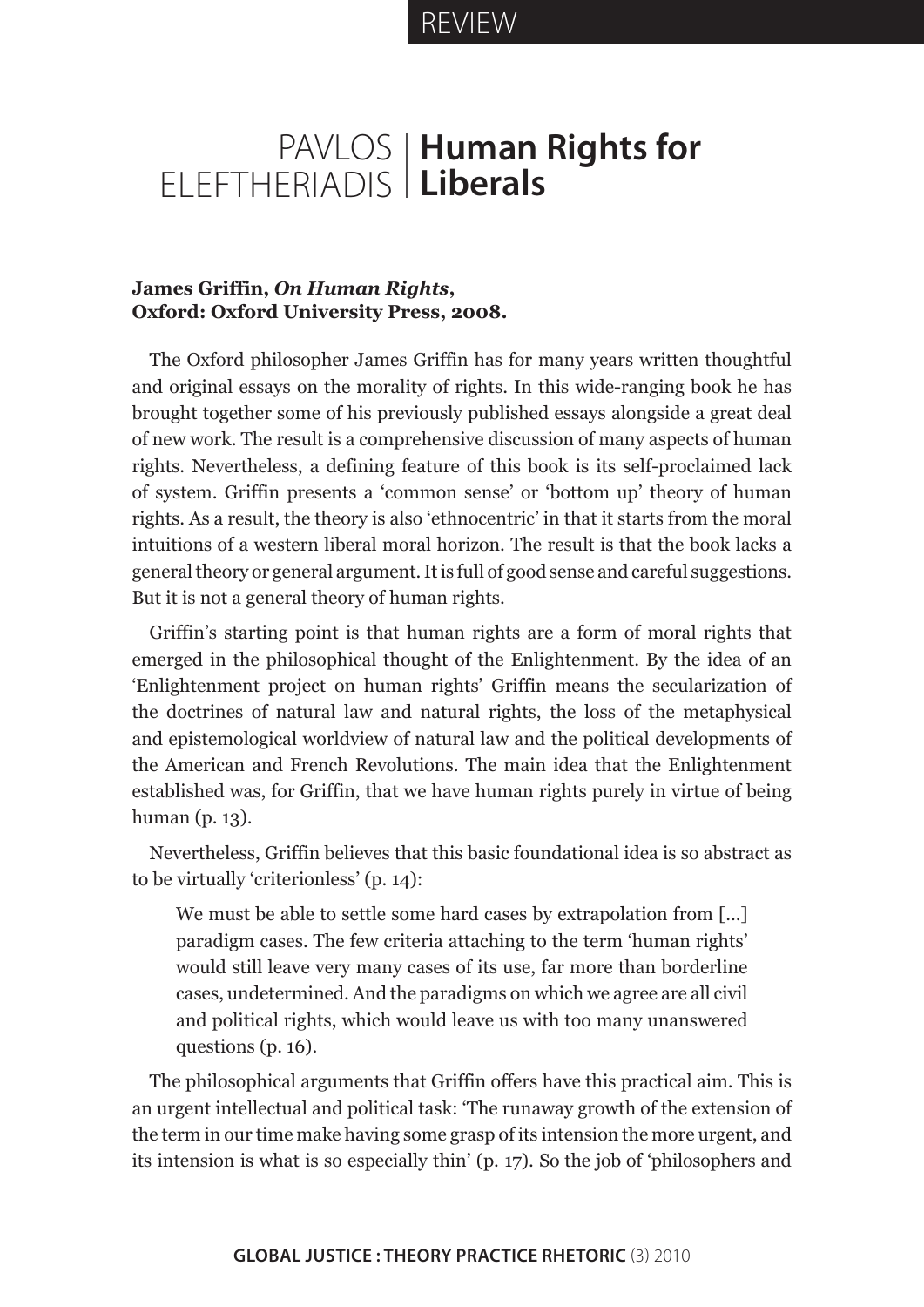jurisprudents and political theorists in our time' is to remedy this indeterminateness and thereby 'do what the Enlightenment failed to do' (p. 18).

The way in which Griffin proposes to construct a more determinate idea of human rights is, as he freely and courageously admits, 'ethnocentric'. The idea is that we put 'the case for human rights as best we can construct it from resources of the Western tradition, and hope that non-Westerners will look into the case and be attracted by what they find' (p. 137). And the way to do this is by 'pursuing the liberal understanding of human rights or in developing an ethically substantive account by grounding them directly in values' (p. 27). In this sense the book is offered as a study of human rights for liberals, or just prospective liberals.

Nevertheless, Griffin's argument does not proceed from a general liberal moral theory. He rejects the theoretically ambitious systems of J.S. Mill and Immanuel Kant, who he says sought to 'commandeer' the concept of rights for their own purposes (p. 3). He proceeds, instead, from what he terms 'the bottom-up', that is, from current usages of the relevant term in particular contexts (pp. 29-30). The method would seem to many readers analogous to the ordinary language method pursued elsewhere in analytical philosophy.

The aim of the 'bottom-up' approach is to solve political problems in a way that is realistic and feasible. But why limit our discussion in this way? What is the authority of any common sense view? There is certainly a great deal we learn from the moral practices dominant in our communities. But Griffin goes further. He believes that 'we have no choice but to take a highly practical turn in ethics, not just to ensure that our abstract principles are adequate to our practice, but also to accommodate the ways in which our practice…determine[s] the content of our principles' (p. 74). Griffin seeks a moral theory that has no 'pretension or system'. The conclusion is that '[m]oral deliberation must then take place largely on the common-sense level at which it occurs in ordinary life (p 75). But no extended reasoning is offered why this should be the case. Moral philosophy often finds answers in abstract constructions and frameworks. Why reject this tradition? At one point Griffin admits that common sense views are actually of limited help. He states that his argument will be assessed 'by deciding whether it gives us human rights that fit into the best ethics overall' (p. 4). But the best ethics overall may turn out to be a highly abstract framework of ideas, as in Kant or Mill or Aristotle or an ideal of the cultivation of the self as in Socrates or Philo of Alexandria. This is a surprising and important gap in the general argument.

Nevertheless, the narrowness of aim and method give the book a transparent structure. Griffin does not once lose sight of the central argument, which he calls the 'personhood' account of human rights, backed by an account of 'practicalities'. The central idea derives from 'the largely Western-inspired discourse of human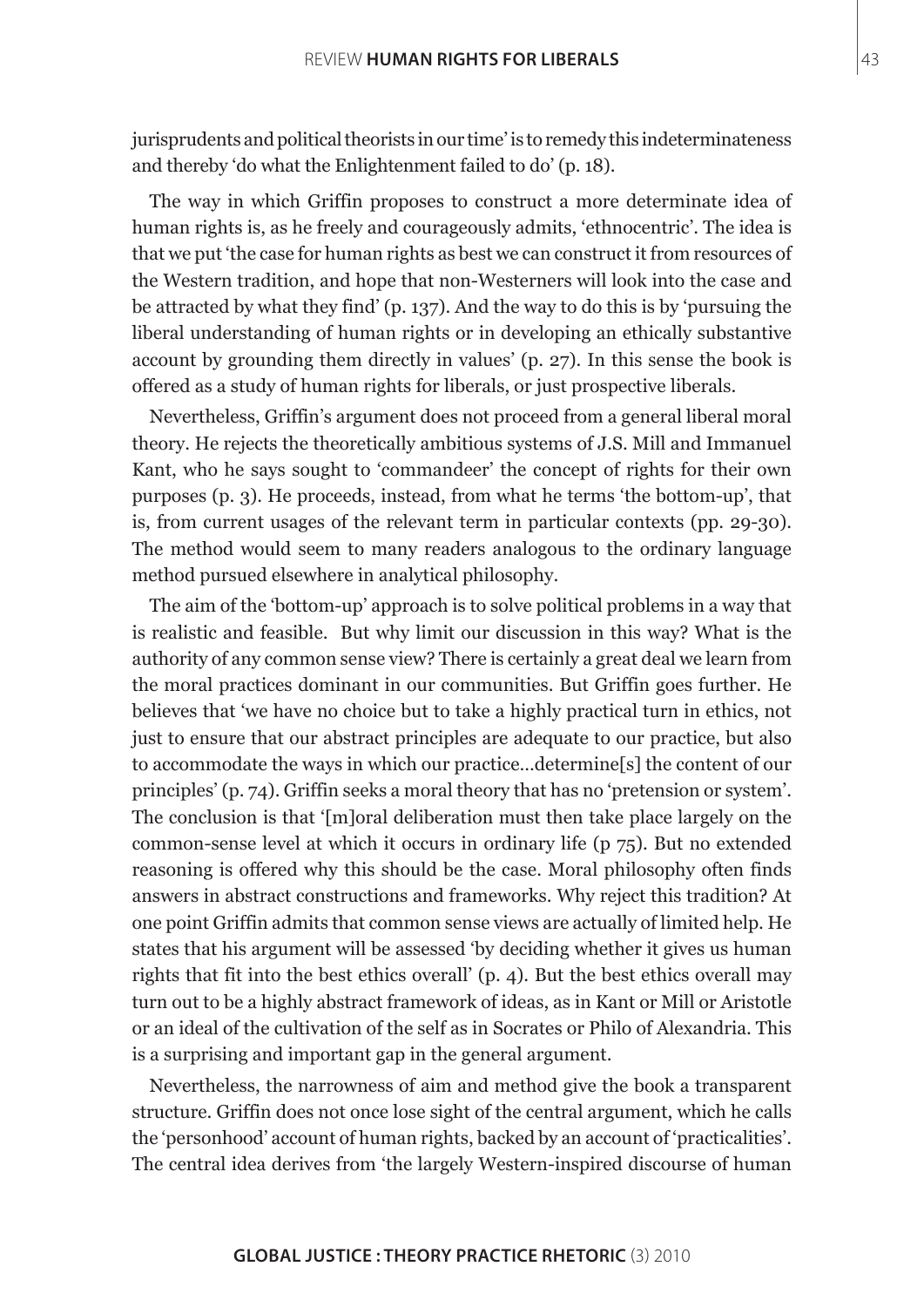rights'. Griffin notes that at the core of this discourse 'is the idea that human beings are unique, that we are made in God's image (Genesis 1:27), that we too are creators – creators of ourselves, and by our actions, of part of the world around us, on which we shall be judged' (p. 26). This personhood account starts from this general premise and is gradually built up in the progress of the book through the careful discussion of the particular implications of each possible answer for practice. The discussion is instructive at every step and establishes an account of human rights that sets itself apart both from what Griffin calls 'structural' theories, by which he has in mind the theories of Robert Nozick and Ronald Dworkin, as well as the 'interest' theories of rights.

The argument against 'structural theories' is unfortunately short (only three pages long). For Griffin, structural theories require that claims of rights rule out the balancing of interests or values. Nevertheless, the theories Griffin discusses cannot be termed 'structural' in any meaningful sense. What these theories emphasise is the peremptory character of rights (hence the expressions rights as 'side-constraints' or 'rights as trumps'). But Griffin does not reject the peremptory force of rights. He accepts that 'the more ethically substantive account that we need will itself have structural implications' (p. 22). So there is no real contrast between 'structural' theories and 'substantive' ones. In fact, all theories of human rights accept that rights organise our moral reasoning in some ways. It is a shame that Griffin does not deal with this group of theories as manifestations of a Kantian 'will theory' with substantive moral content. It would have been very instructive to compare his 'personhood' account with the account of rights as recognitions of moral status that we find in John Rawls, Thomas Nagel and Francis Kamm.

The argument against the interest theory of rights (Griffin concentrates on the work of Joseph Raz) is, by contrast, very effective. He notes that the interest theory argues that a human right arises when there are universal human interests sufficient to justify imposing the correlative duties on others (p. 54). But then it would be easy to identify interests that 'fill most of the domain of well-being' which may be taken to be of the highest importance. There is an important interest, for example, in there being an adequate array of options in life. But this interest may then justify imposing huge burdens on others to satisfy it. The benefits of a flourishing life lead, therefore, easily into a very demanding set of duties. Yet, this contradicts our assumption that rights to resources go only up to a certain level. The interest theory has no principled way of limiting the burdens imposed by rights. So Griffin's account is offered as an alternative to the interest theory. Human rights are not rights to anything that promotes human good or flourishing. They are rights only to what is needed for 'human status' (p. 34). The interest theory, by contrast, invites us to say that everyone has rights to all that is needed for a good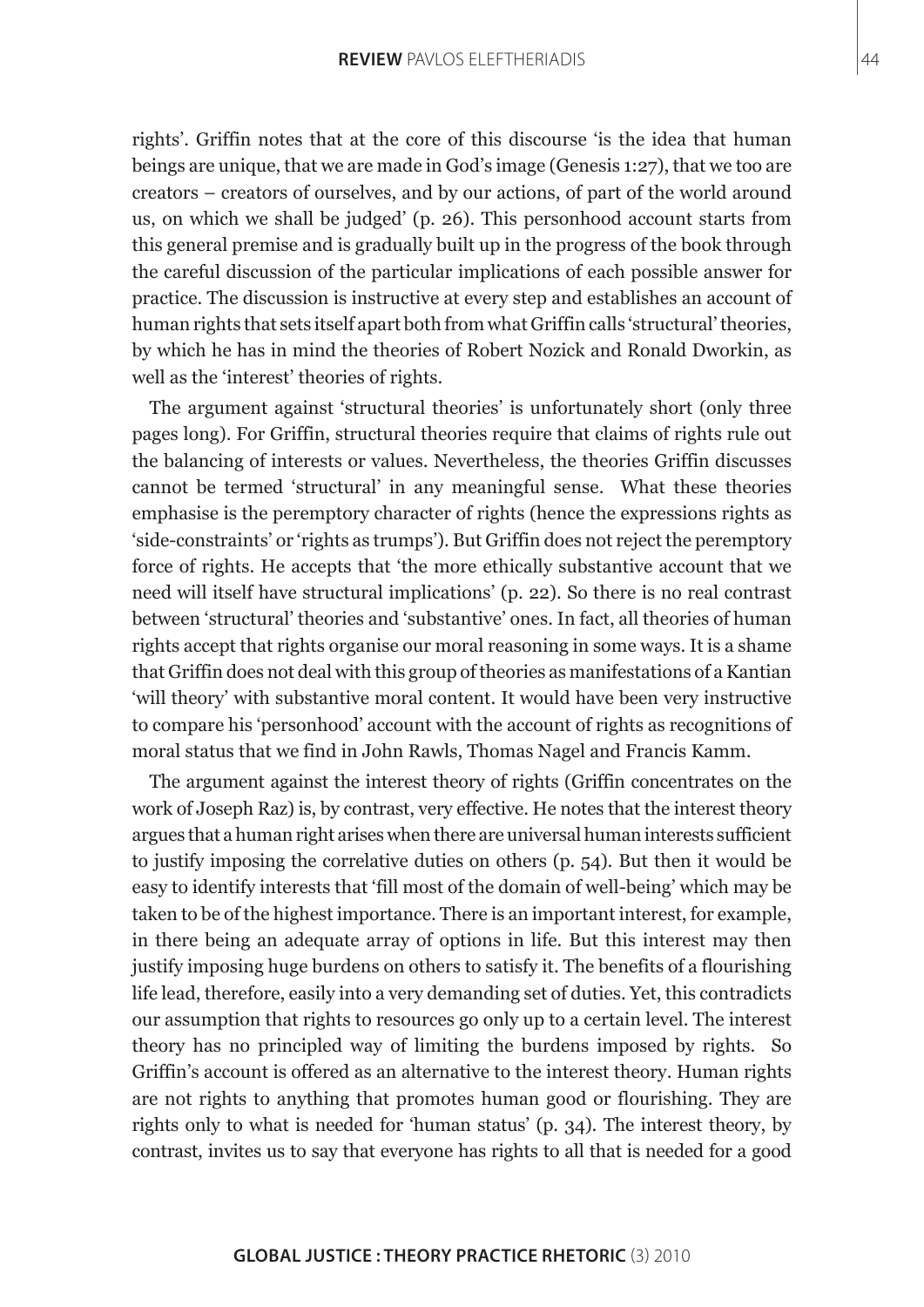or happy life, which makes the idea of rights redundant. Griffin's arguments can in fact be read alongside Onora O'Neill's criticism against the proliferation of rights.<sup>1</sup>

Readers of the book will make up their own minds about the effectiveness or ultimate persuasiveness of Griffin's 'personhood' account. Let me focus here on two potential problems for the personhood account. The first problem is its account of the peremptory nature of human rights. The second problem is the political character of human rights and their relation to democracy.

Griffin says relatively little on the peremptory character of rights. He discusses the conflict among rights themselves and between rights and other kinds of moral considerations in a typically subtle section (pp. 63-80). But the result is unclear. Dworkin has spoken of 'rights as trumps'; Rawls has said that rights (or a select set of basic liberties) have 'lexical priority' over the second principle of justice; and Scanlon has usefully distinguished between adjusting rights and balancing values. In all these cases a right signifies a very powerful claim on any agent. Griffin considers that such views are often too 'absolutist' about rights. Instead he proposes a form of 'teleology', which allows for calculations of the various values at stake. Rights resist trade-offs whenever their infringement requires an 'exceptional case' to be made for it. Here is an example:

Talk of an especially convincing case introduces an epistemic scale, not another moral one. It is the statement of a policy – an openly conservative policy – for what to do when something as important as a human life is at stake and our calculations of the goods at stake are altogether too shaky and incomplete and badly conceptualized for us to be willing to live by (p. 80).

But the force of rights is not based on epistemic certainty about consequences. It is a moral case, and Griffin's point seems an evasion. The turn to teleology leaves the 'personhood' theory of rights perilously close to consequentialist or interest theories. What is it that explains the peremptory force of rights? In Griffin's case, nothing. In fact, there is no such force. Each case depends on its merits, that is, on a balancing or weighing of interests, including the 'epistemic' plausibility of our calculations. So, to take an example from a later chapter, whether a human right to welfare exists is conditional on a number of factors. Griffin says: 'I think that sometimes it will prove impossible to make a clearly successful case for holding anyone in particular the appropriate duty-owner [of a human right to welfare]. Sometimes the identification will have elements of arbitrariness and convention in it. Sometimes it will be subject to negotiation in a particular place or time' (p. 103). But this leaves the theory of human rights indistinguishable from a general theory

<sup>1.</sup> See, for example, Onora O'Neill, 'The Dark Side of Human Rights' 81 *International Affairs* (2005) 427-439.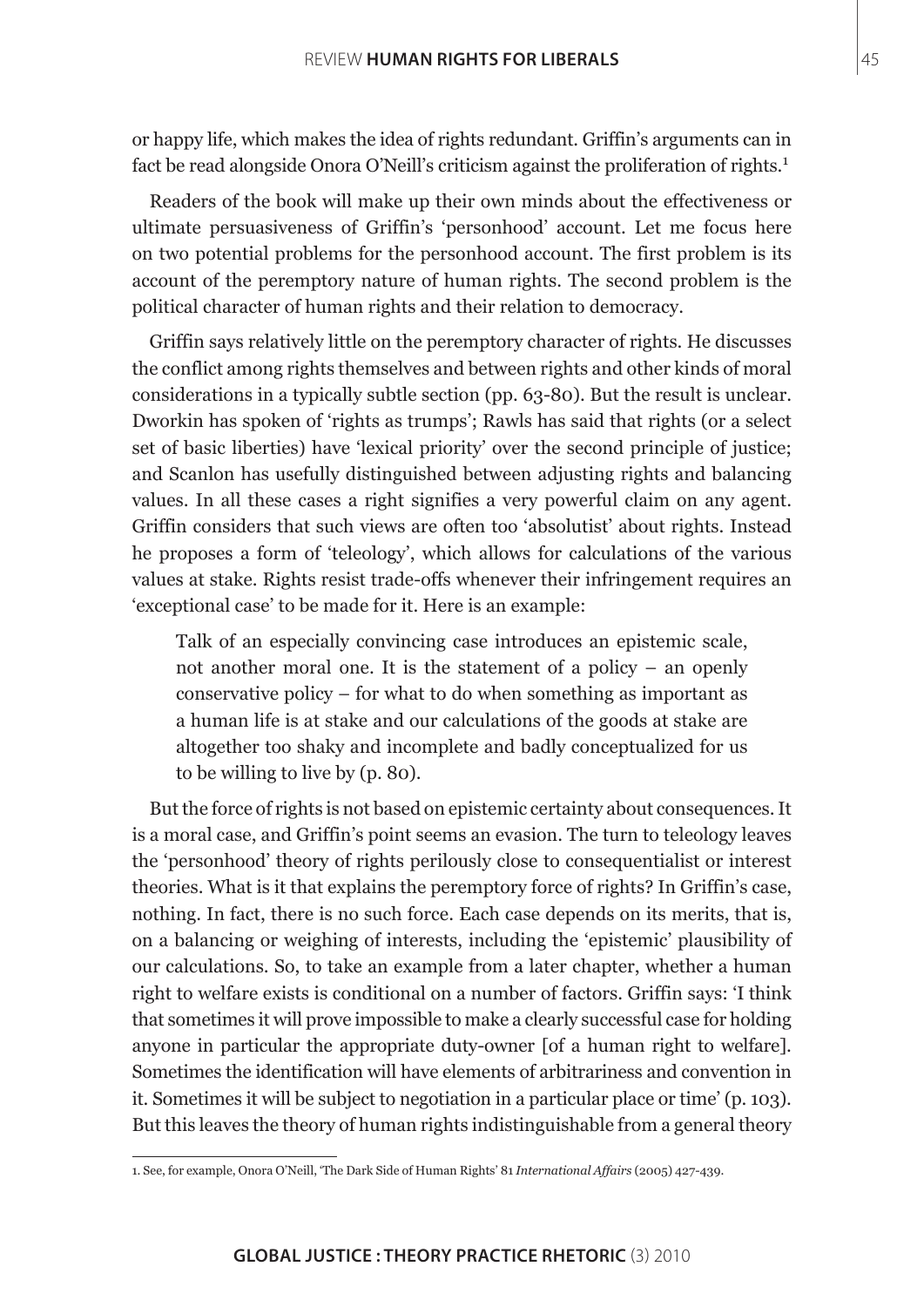of value. Moreover, the personhood account appears to be lacking in determinacy, in exactly the same way that the original Enlightenment project did.

The same problem occurs in Griffin's discussion of a theory of liberty. It does not appear that liberty has any peremptory force whatsoever:

What I am offering is a *tu quoque* argument. It suggests that every proposed principle of liberty will have to leave some potentially dangerous decisions in the hands of society. Of course, the degree of danger matters, but the broad and narrow interpretations of liberty do not seem to be appreciably different in this respect. Liberal societies will establish liberal standards of 'harm' and 'openness to rational persuasion'; illiberal societies will adopt illiberal ones. Similarly, liberal societies will establish liberal standards for what can be seen as mattering to a worthwhile life; illiberal societies will adopt illiberal ones. One cannot make a formula full-proof or villain-proof just by adding more words. In the end one is bound to some extent to rely on an interpreter's good sense and good will (pp. 172-3).

But if there are such rights to liberty or to some liberties, then society does not enjoy unfettered discretion over their exercise and that is the whole point.

The second problem is directly related. The theories inspired by Kant have a very good explanation for the peremptory force of rights. The explanation derives form the nature of the social contract. Because the social contract is to be agreed upon once, it has to have clear and intelligible public rules addressed to everyone. Rawls tells us that the original position leads to an agreement on the basic terms of social cooperation, the elements of the basic structure of society. Rights are such elements and they are part of a general theory of justice for a political community. But rights appear also in the theory of international relations, which for the Kantians is a different domain of moral thinking. Here, human rights do not just apply to liberal political societies. They apply to every sovereign state in the world. The list of universal human rights for all states in the world is accordingly different from the list of liberal rights for the domestic case. Their justification cannot be ethnocentric.

There are, therefore, basic rights under domestic political justice and international human rights for international justice. Griffin fails to come to grips with this aspect of Rawls's arguments because he disconnects rights entirely from any theory of justice. He criticises Rawls for adopting a narrow list of human rights and he appears to take Rawls to be advocating tolerance of the illiberal (pp. 142-145). But Rawls does not advocate such tolerance. He puts forward principles of international justice, where liberal states are prevented from imposing by force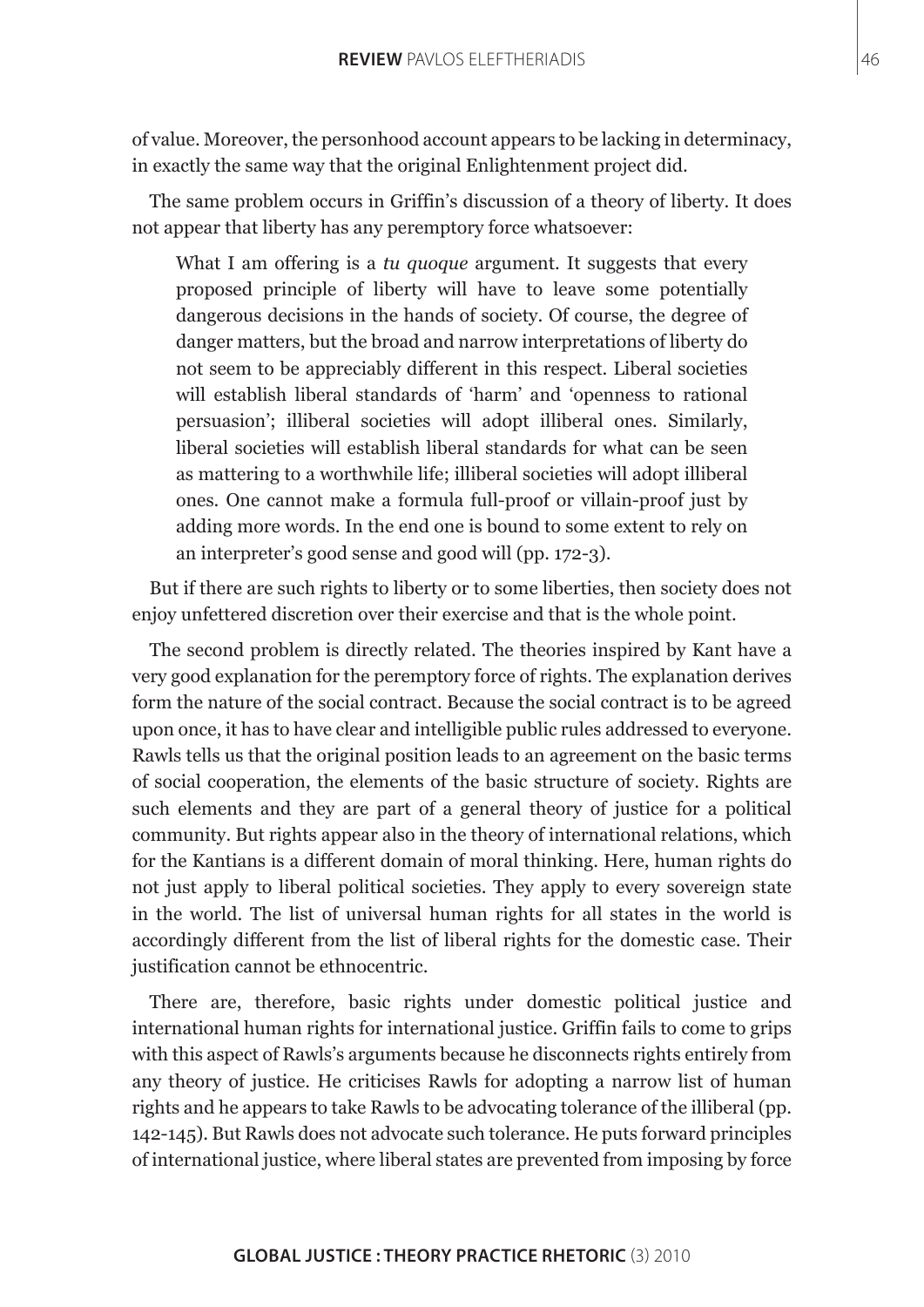their view of the world on others. They can morally disapprove of the actions of other nations, but cannot turn this into an active foreign policy, except when foreign nations have signed international treaties protecting human rights (but then the ground for the criticism is not the theory of human rights but the principle of *'pacta sunt servanda'*). Griffin's account fails to deal with the argument that the content of rights may be different in the domestic and the international domains, for he takes rights to be exclusively inter-personal relations. The institutional dimensions of rights, essential in any social contract view, are for Griffin optional supplements.

Finally, the same narrow view of rights leads Griffin to reject the link between human rights and democracy. Democracy for Griffin appears to be just a technical decision procedure:

Human rights grew up to protect what we see as constituting human dignity: the life, autonomy, and liberty of the individual. Democratic institutions grew up in our need for a decision procedure for groups – a procedure that is stable, manages transfer of power well, appropriate to a society whose members are more or less equal in power or worth, reconciles losers in social decisions to the basic structures of the society, and tends to promote the commonweal – that is, order, justice, security and prosperity…One cannot derive a requirement of fair political procedures from human rights alone, though one may be able to derive it from morality as a whole (p. 249).

I am not sure this view of democracy is correct. Rights to participate in politics are essential elements of equal moral status and dignity.<sup>2</sup> All the major political philosophers speak of civil and political rights as the elementary ingredients of the rights canon. So it is very surprising to hear that respect for human rights does not necessarily require respect for democracy. Equal participation in decisionmaking is an essential component of moral status (and the history of the twentieth century shows that withholding political rights has been one of the most regular offences against human dignity). The whole point of political justice, Kant, Rawls, Dworkin and Nagel will say, is that the various components stand together in a single intellectual framework. For Griffin, human rights are narrowly focused on the horizon of individuals.

So this wide-ranging and richly rewarding book ends up defending an unusually narrow view of human rights. But the appeal of human rights is precisely in the thought that they are politically not just individually liberating. Griffin shuns this

<sup>2.</sup> See, for example, Jeremy Waldron, 'Participation: The Right of Rights' in Waldron, *Law and Disagreement* (Oxford: Oxford University Press, 1999), p. 232.